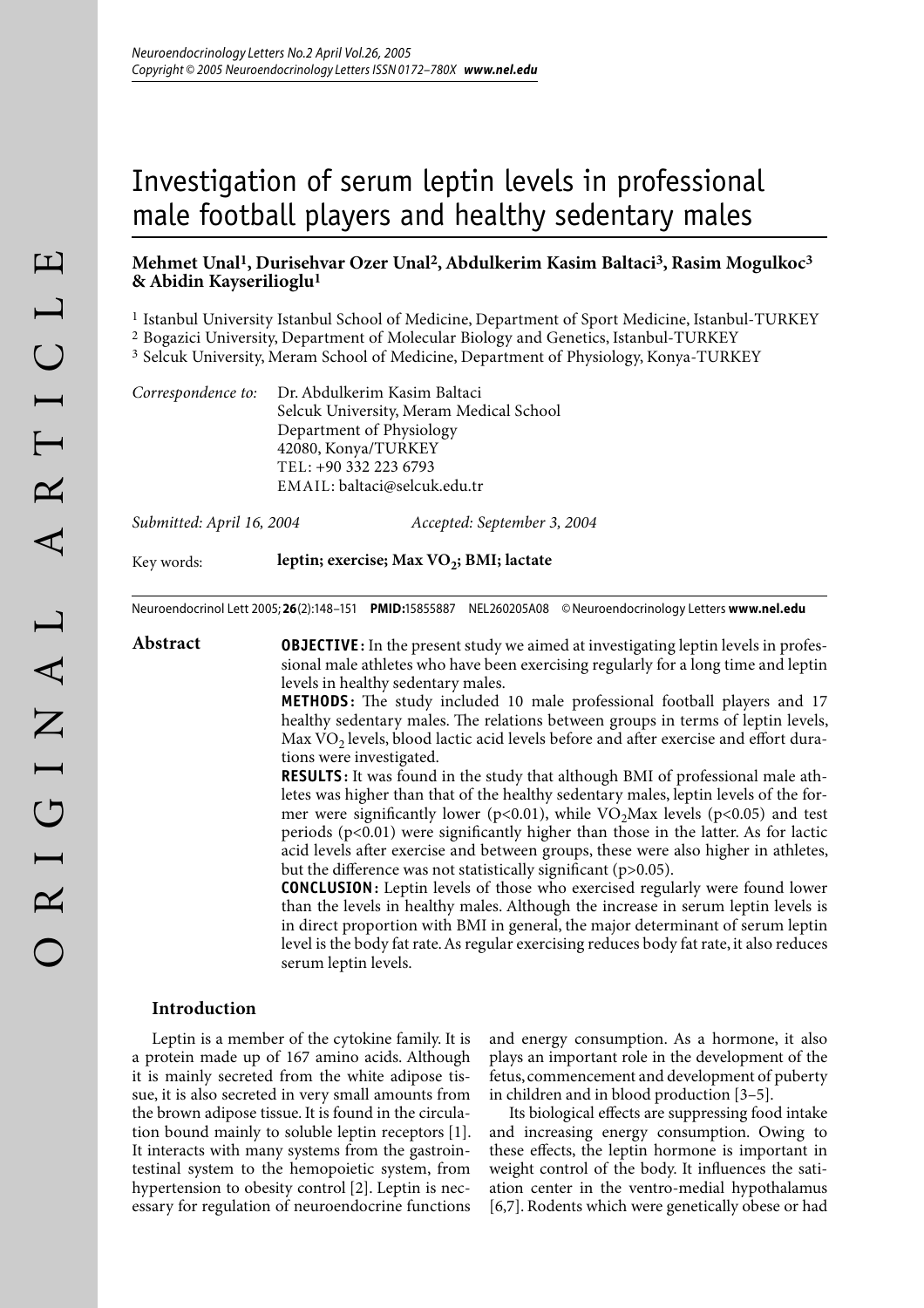induced obesity were seen to have a reduction in body weight and an improvement in metabolic control after leptin injection.

The leptin hormone has an inhibitory effect on the activity of acetyl co-A carboxylase, which is an enzyme that decelerates fatty acid synthesis. Thus, leptin decreases fatty acid and triglyceride synthesis, increases lipid oxidation and reduces fat storage [7].

Although the effects of leptin hormone on the skeletal muscle lipid metabolism are known, its effects on glucose metabolism have not been clarified yet. Exercise, on the other hand, is known to increase both free fatty acid and glucose metabolism.

Leptin is a hormone that is directly related with body fat rate and BMI. It is important in food intake and in controlling body fat weight. Aerobic exercises increase use of free fatty acids, decreasing at the same time fat tissue of the body. In the present study, we aimed at investigating the effects of chronic exercises on serum leptin levels by comparing leptin levels of professional male football players who have been making regular aerobic exercise for a long time and healthy sedentary males, in consideration of the effects of leptin and exercise on fat metabolism.

#### **Materials and Methods**

The study included 10 male professional football players and 17 healthy sedentary males. The male professional football players have mean age 18.30 (1.06) years, mean weight 70.60 (5.73) kg, mean height 175.00 (7.86) cm, body fat rate 7% (1.2) and BMI 23.03 (1.16) kg/m2, while healthy sedentary males have mean age 21.71 (2.23) years, mean weight 65.76 (6.82) kg, mean height 175.58 (6.07) cm, body fat rate 12% (2.4) and BMI 21.39 (2.54) kg/m<sup>2</sup>. The study was carried out in Laboratories of Istanbul University, Istanbul Faculty of Medicine, Sport Medicine Department and Selcuk University, Meram Faculty of Medicine, Central Biochemistry Laboratory.

Professional football players who participated in the study have been regularly exercising for at least five years (their schedule includes aerobic-focused dynamic exercise 5 days a week, 1.5 hours a day, a match a week

**Table I**: Anthropometric measurements

and one day rest a week throughout the football season). Healthy sedentary males who were included in the study as the control group were not engaged in any sports activity except for their daily routine activities.

Individuals in both groups were made to have a mild breakfast at 8 o'clock in the morning. In order to find out serum leptin levels, 5 ml of blood were taken from forearm veins at about 9.30 in the morning. Serum leptin levels were identified in the serum obtained from the venous blood collected; the RIA method was used.

 $VO<sub>2</sub>Max$  levels were determined with a Sensor-Medics 2900-C metabolic test system during maximal exercise test conducted in accordance with the Bruce protocol using the breath-by-breath method.

Body fat percentages were calculated using the Jackson and Baumgartner [8] method by measuring skin thickness at seven different regions of the body (triceps, axillar, subscapular, pectoral, abdominal, suprailiac and thigh regions) by skin-fold clipper.

Lactic acid levels were determined using Pro-lactate kit in the blood taken from the fingertip in the  $1<sup>st</sup>$  minute before and after exercise.

The relations between groups in terms of leptin levels, Max VO<sub>2</sub> levels, blood lactic acid levels before and after exercise and effort durations were investigated.

Statistical analyses were conducted using the Independent Sample-t Test in SPSS-10 program. Data were presented as arithmetic mean ± standard deviation and the level of significance is set at  $p<0.05$ .

#### **Results**

Anthropometric measurement values of both groups, as seen in Table I, show that mean age of healthy males was 21.71±2.23 years, mean height was 175.58±6.1 cm, mean weight was 65.76±6.82 kg, mean BMI 21.39±2.54 kg/m<sup>2</sup> and body fat rate  $12\pm2.4\%$ . As for professional football players, their anthropometric measurement values demonstrate that their mean age was 18.30±1.06 years, mean height was 175.0±4.83 cm, mean body weight was 70.60±5.74, mean BMI 23.03±1.26 kg/m2 and mean body fat rate 7±1.2%. While there was no statistically significant difference between mean heights

|                         | Age (years)      | Height (cm) | Weight (kg)      | BMI ( $\text{kg/m}^2$ ) | <b>Body fat rate (%)</b> |
|-------------------------|------------------|-------------|------------------|-------------------------|--------------------------|
| Sedentary males (n:17)  | $21.71 \pm 2.23$ | 175.58±6.1  | $65.76 \pm 6.82$ | 21.39+2.54              | $12+2.4$                 |
| Football players (n:10) | 18.30±1.06       | 175.0±4.83  | $70.60 \pm 5.74$ | $23.03 \pm 1.16$        | $7 + 1.2$                |
| P value                 | P < 0.05         | p > 0.05    | P < 0.05         | P < 0.05                | P < 0.05                 |

**Table II:** Maximal exercise test and serum leptin results of professional male football players and healthy sedentary males

|                                       | Sedentary males (n:17) | Football players (n:10) | P value  |  |
|---------------------------------------|------------------------|-------------------------|----------|--|
| Leptin (ng/ml)                        | $6.32 + 3.95$          | $2.56 \pm 1.93$         | $=0.003$ |  |
| $VO2$ Max (ml/kg/min.)                | $51.45 \pm 4.40$       | $63.74 \pm 5.54$        | < 0.001  |  |
| Test period (minute)                  | $10.63 \pm 0.74$       | $14.02 \pm 0.64$        | < 0.001  |  |
| Lactic acid before exercise (mmol/lt) | 1.66±0.44              | $1.75 \pm 0.07$         | >0.05    |  |
| Lactic acid after exercise (mmol/lt)  | 7.96±3.26              | $10.45 \pm 0.21$        | < 0.05   |  |

Neuroendocrinology Letters No.2 April Vol.26, 2005 Copyright © Neuroendocrinology Letters ISSN 0172–780X *www.nel.edu* 149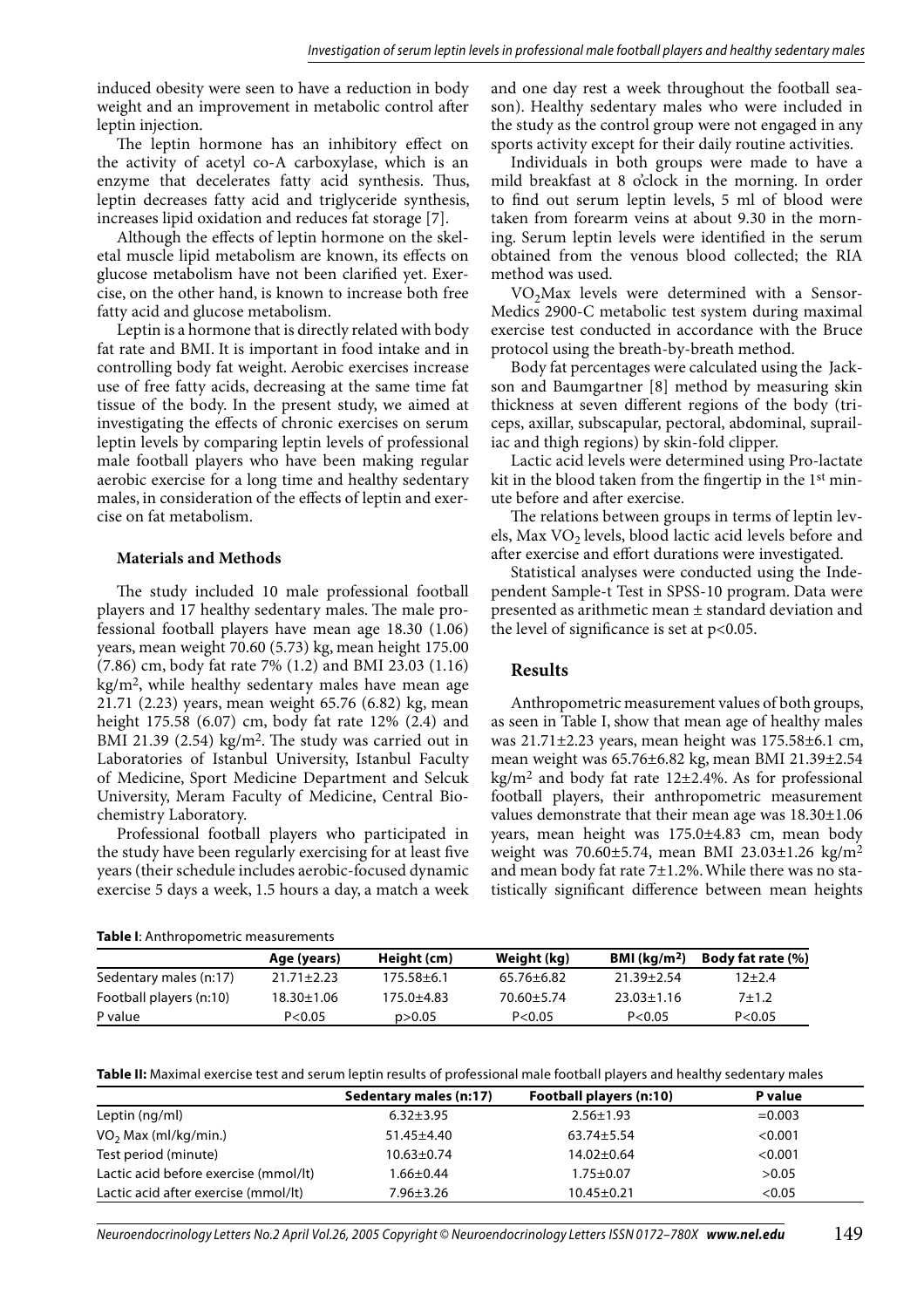of the groups, significant differences were found in terms of age, body weight, BMI and body fat percentage (p<0.05).

Serum leptin levels, maximal oxygen uptake, exercise duration and lactic acid values that are presented in Table II demonstrate that levels of serum leptin hormone were higher in healthy males (6.32±3.95 ng/ml) than in football players (2.56±1.93 ng/ml) (p=0.003) (Figure 1). When levels of maximal oxygen used by subjects during exercise are investigated, it is seen that VO2Max values in healthy males (51.45±4.40 ml/kg/min) were significantly lower than those in football players (63.74±5.54 ml/kg/ min) (p<0.001). As for periods of time for which both groups could continue maximal exercise, the periods were longer in football players than in healthy males (p<0.001) (test period is 14.02±0.64 minutes for football players and 10.63±0.74 minutes for healthy males). There was no difference between groups regarding lactic acid levels before exercise (1.66±0.44 mmol/lt for healthy males and 1.75±0.07 mmol/lt for football players), whereas lactic acid levels after maximal exercise were higher in football players (7.96±3.26 mmol/lt in healthy males and 10.45 $\pm$ 0.21 in football players) (p<0.05).

### **Discussion**

The hormone leptin has been a widely researched topic due to its being directly involved in food intake and energy consumption [9–11]. While its possible use in morbid obese and obese people for the purpose of weight control was being discussed, its efficiency in controlling body fat weight was brought to the agenda. Since less body fat weight brings about more use of  $VO<sub>2</sub>$ Max, leptin is expected to enhance performance in physical endurance sports. There is a negative correlation between body fat weight and  $VO<sub>2</sub>$  Max [12].

In our study, although male professional football players did have higher BMI than healthy sedentary males, leptin levels were significantly lower in the former  $(p<0.01)$ . Despite higher BMI, serum leptin levels are lower in football players is that body fat rate in football players is lower than that in healthy males.  $VO<sub>2</sub>Max$  values were also found significantly higher and test periods longer in the group comprising athletes  $(p<0.001)$ . This finding showed that regular exercise increases the amount of usable oxygen and reduces body fat rates. The fact that exercise period was longer in football players also supports this finding. Lactic acid levels after exercise were found to be higher



**Figure 1**: Serum leptin results of professional male football players and healthy sedentary males

in football players due to their longer exercise periods  $(p<0.05)$ (Table 1, Figure 1).

The relation between leptin and exercise has attracted the attention of a number of researchers. Hickey et al. [13] reported that in male long distance runners leptin levels did not change after the run. Kraemer et al. [14] reported that leptin levels in menopausal women who were not using hormone replacement did not change after acute exercise.

Torjman et al. [15] did not find a change in serum leptin levels neither after short-term maximal exercise nor after 4 hours following long-term aerobic exercise at  $50\%$  of VO<sub>2</sub>Max, whereas Leal-Cerro et al. [16] demonstrated that serum leptin levels decreased immediately after marathon.

The reason why different studies obtain different results is concerned with the intensity of exercise. The intensity of the exercise is important in the change in serum leptin level. Leal-Cerro et. al. [16] reported that there was a decrease in serum leptin levels after a marathon where athletes spent 2800 kcal energy. Essing et al. [17] stated that in order for exercise to affect serum leptin level, an energy consumption of 800–1500 kcal was needed. They reported that a decrease in serum leptin level was observed 24 hours after an exercise where 800–1500 kcal energy was consumed. The athletes in our study spent about 1200–1300 kcal per exercise.

Duration of exercise and the time when blood is taken after exercise are as important as the intensity of exercise in determining serum leptin level. Touminen et al. [18] showed that following a 2-hour treadmill run there was a 34% reduction in serum leptin level after 24 hours. Weltman et al. [19] stated that serum leptin level did not change 3.5 hours after a 30-minute aerobic exercise. Essing et al. [17] found a 30% decrease in serum leptin level 48 hours after aerobic exercise made at 70% of  $VO<sub>2</sub>Max$ . In a study including 10 healthy males, Nindl et al. [20] could not establish any significant change in plasma leptin levels until 9 hours after acute resistive exercise, but found a decrease after 9 hours (26% decrease in the 9th hour, 33% in the 13th hour). Athletes in our study have had 5 exercises per week (football exercise for 1.5 hours a day), one match and one day rest. Kraemer et al. [21] reported that serum leptin levels did not change after short-term acute exercises lasting less than 60 minutes, while serum leptin levels increased 1–3 hours after exercise in case of running or